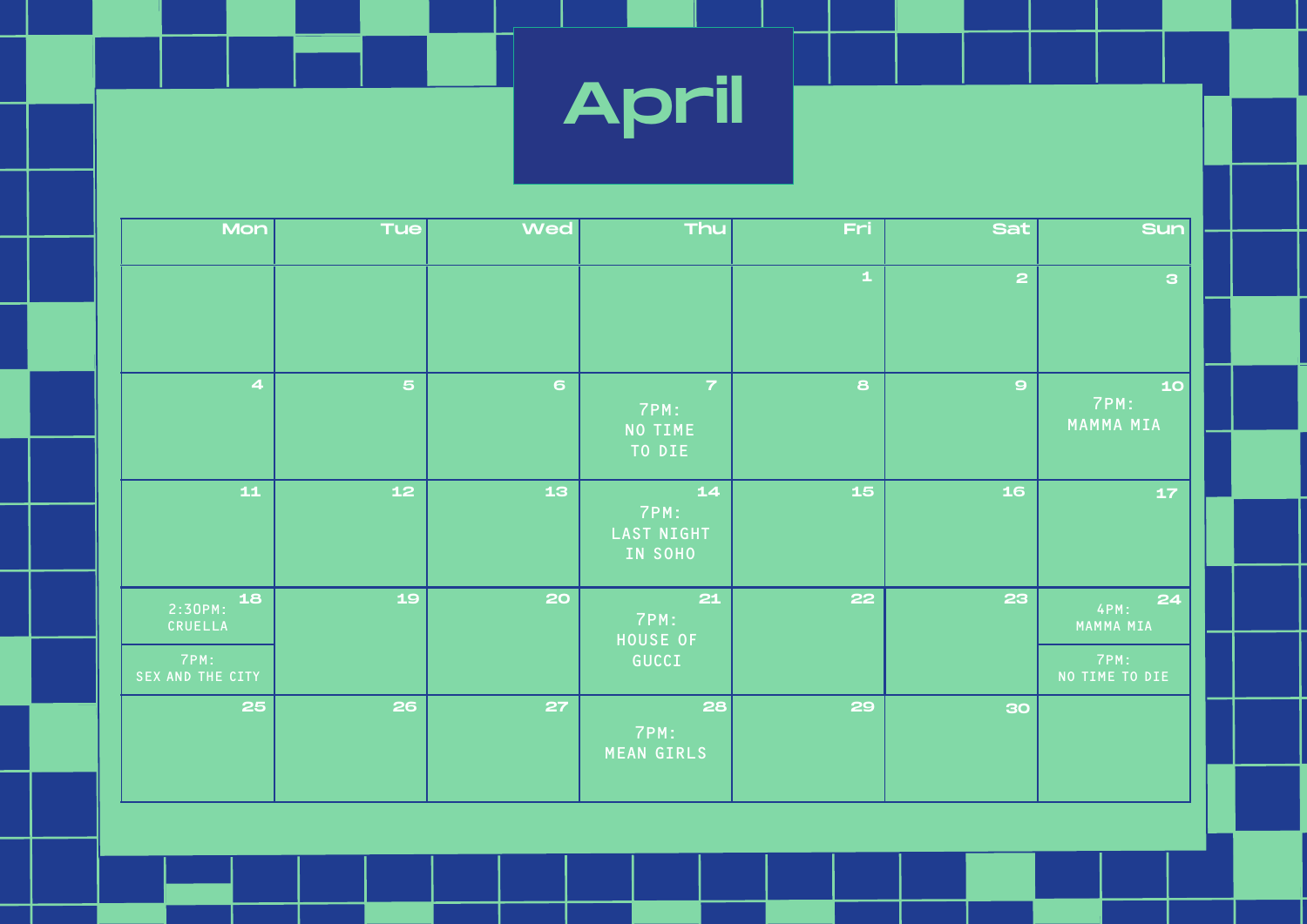

| Mon                                                                                         | <b>Tue</b>   | <b>Wed</b>                                                                             | Thu                                               | Fri | <b>Sat</b>     | <b>Sun</b>                                                  |
|---------------------------------------------------------------------------------------------|--------------|----------------------------------------------------------------------------------------|---------------------------------------------------|-----|----------------|-------------------------------------------------------------|
|                                                                                             |              |                                                                                        |                                                   |     |                | $\mathbf 1$                                                 |
| HARRY POTTER AND<br>THE DEATHLY<br><b>HALLOWS</b><br><b>PART 1: 12-5PM</b><br>PART 2: 6-9PM | $\mathbf{a}$ | $\overline{\mathbf{4}}$<br>7PM:<br><b>STAR WARS</b><br>THE RISE OF<br><b>SKYWALKER</b> | $\overline{5}$<br>7PM:<br>NO TIME<br>TO DIE       | 6   | $\overline{7}$ | $\mathbf{s}$<br>7PM:<br><b>SHANG CHI</b>                    |
| $\mathbf{9}$                                                                                | 10           | $\mathbf{11}$                                                                          | $12$<br>7PM:<br><b>GUARDIANS OF</b><br>THE GALAXY | 13  | $14$           | 15<br>4PM:<br><b>MEAN GIRLS</b><br>7PM:<br>SEX AND THE CITY |
| 16                                                                                          | 17           | 18                                                                                     | 19<br>7PM:<br><b>BLACK</b><br><b>PANTHER</b>      | 20  | 21             | 22<br>7PM:<br><b>PULP</b><br><b>FICTION</b>                 |
| 23                                                                                          | 24           | 25                                                                                     | 26<br>7PM:<br><b>VENOM</b>                        | 27  | 28             | 29<br>7PM:<br><b>DIRTY</b><br><b>DANCING</b>                |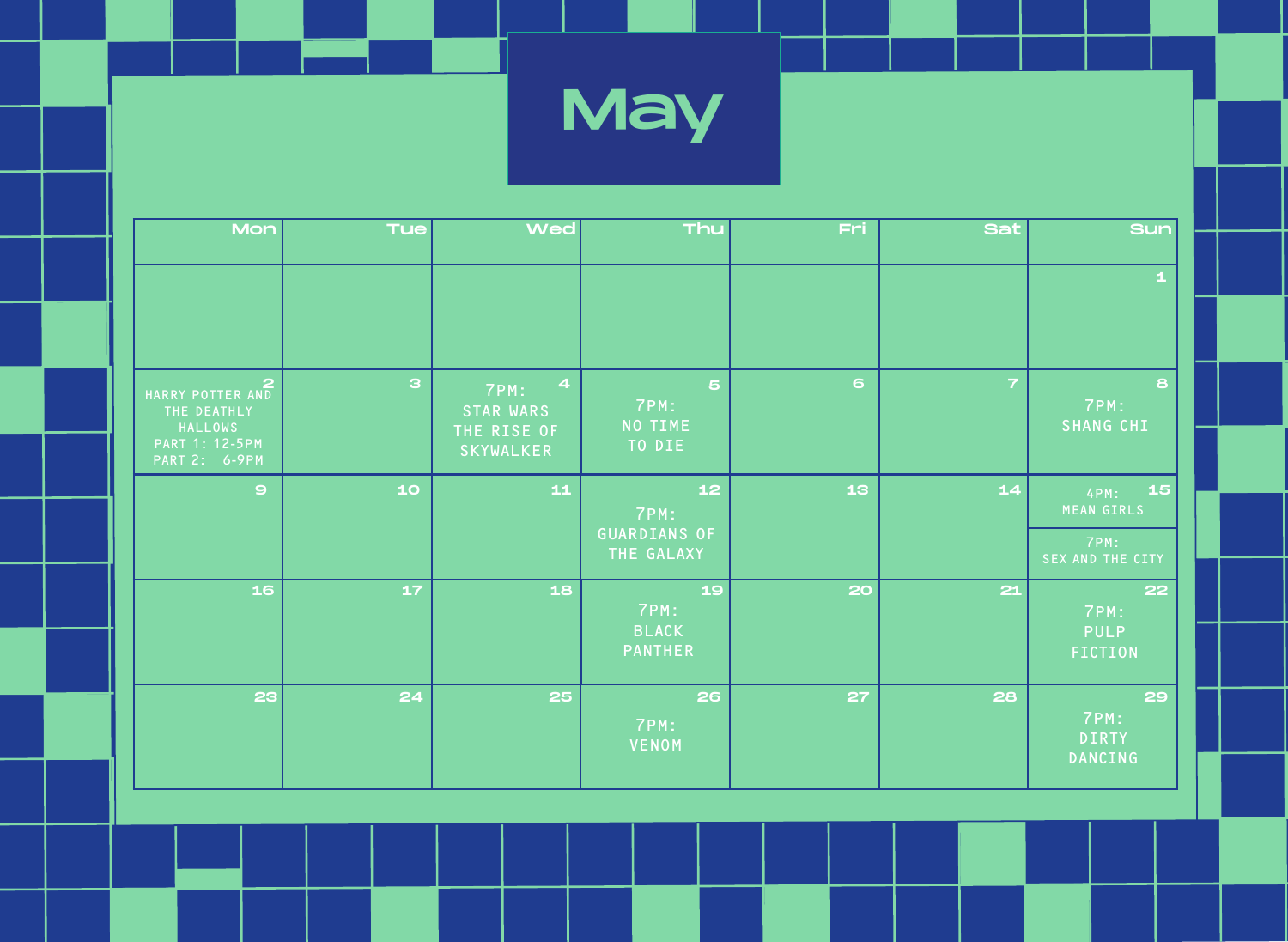Jun

| Mon            | <b>Tue</b>    | <b>Wed</b>  | Thu                                        | Fri          | <b>Sat</b>              | <b>Sun</b>                                       |
|----------------|---------------|-------------|--------------------------------------------|--------------|-------------------------|--------------------------------------------------|
|                |               | $\mathbf 1$ | $\overline{\mathbf{c}}$                    | $\mathbf{B}$ | $\overline{\mathbf{4}}$ | $\overline{5}$<br>7PM:<br>HALLOWEEN              |
| 6 <sup>1</sup> | 7             | 8           | $\circ$                                    | 10           | $\mathbf{11}$           | 12<br>4PM:<br>SEX AND THE CITY<br>7PM:<br>SCREAM |
| 13             | $\mathbf{14}$ | 15          | 16<br>7PM:<br><b>LAST NIGHT</b><br>IN SOHO | 17           | 18                      | 19<br>7PM:<br>CANDYMAN                           |
| 20             | 21            | 22          | 23<br>7PM:<br>NO TIME TO<br><b>DIE</b>     | 24           | 25                      | 26<br>7PM:<br>A QUIET<br><b>PLACE</b>            |
| 27             | 28            | 29          | 30<br>7PM:<br><b>DUNE</b>                  |              |                         |                                                  |